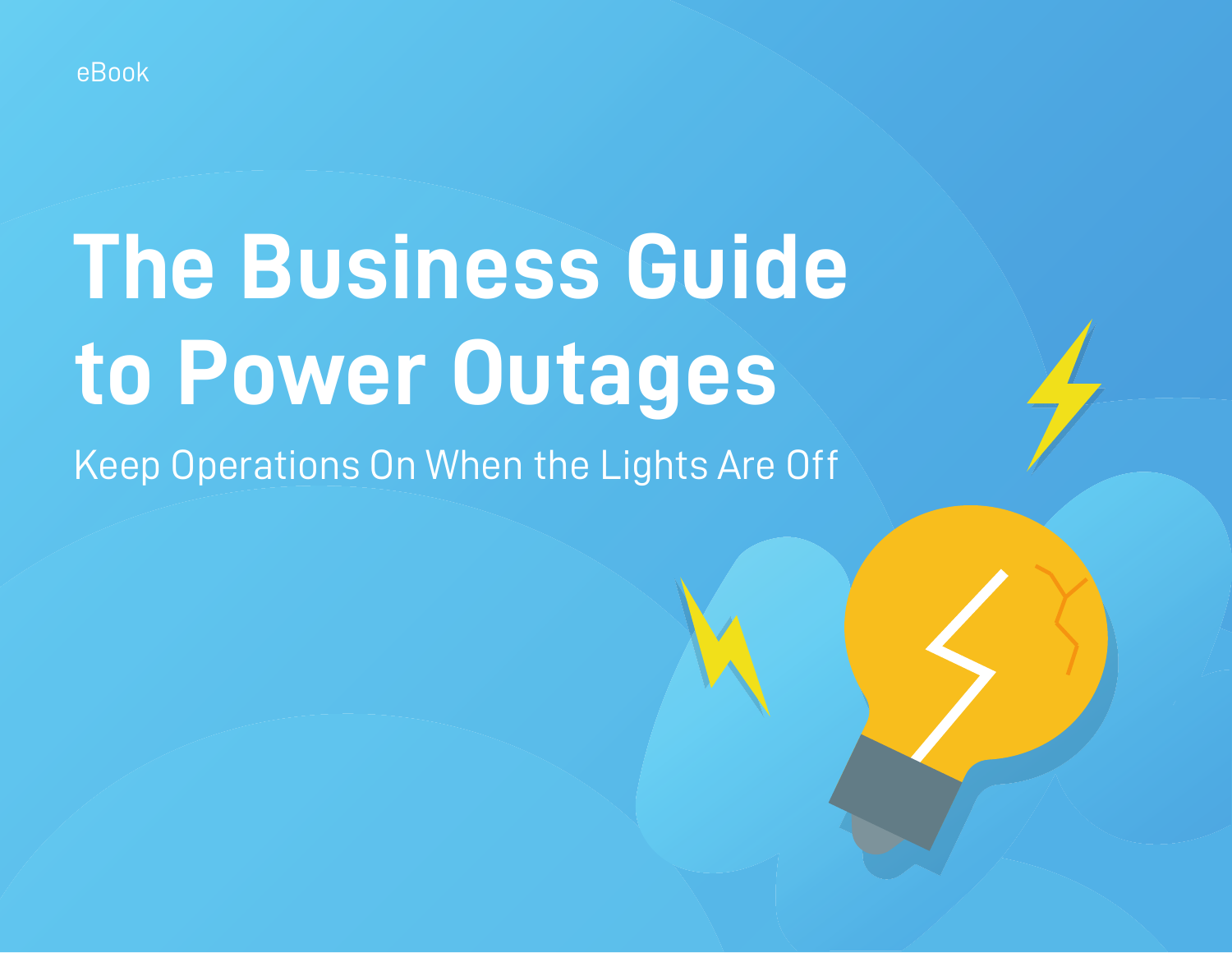## **Businesses of all sizes can be impacted by a power outage, but for small to medium-sized businesses (SMBs) in particular, a blackout can be devastating.**

After all, a power outage equals downtime, which translates directly to lost revenue. An SMB is less likely to be able to absorb the impact of financial losses the same way that an established, stable enterprise does. So, taking steps to mitigate the impact of power outages should be considered an essential part of business continuity and disaster recovery (BCDR) planning.

Power outages, a leading cause of business downtime today, are on the rise. According to Eaton's Blackout Tracker, there were an estimated 2,840 outage events in 2009, affecting more than 13 million people. Fast-forward nearly ten years, and Eaton estimates that nearly 37 million people were affected by 3,526 outage events.<sup>1</sup>

This ebook will help you better understand the tools and strategies that businesses use to minimize the impact of power outages. You'll learn why power outages occur and why they are becoming increasingly common. You'll also learn about preventative measures that can reduce the impact of power outages on your business. Finally, you'll learn how these preventative measures alongside a robust data protection strategy can reduce the financial impact of an outage.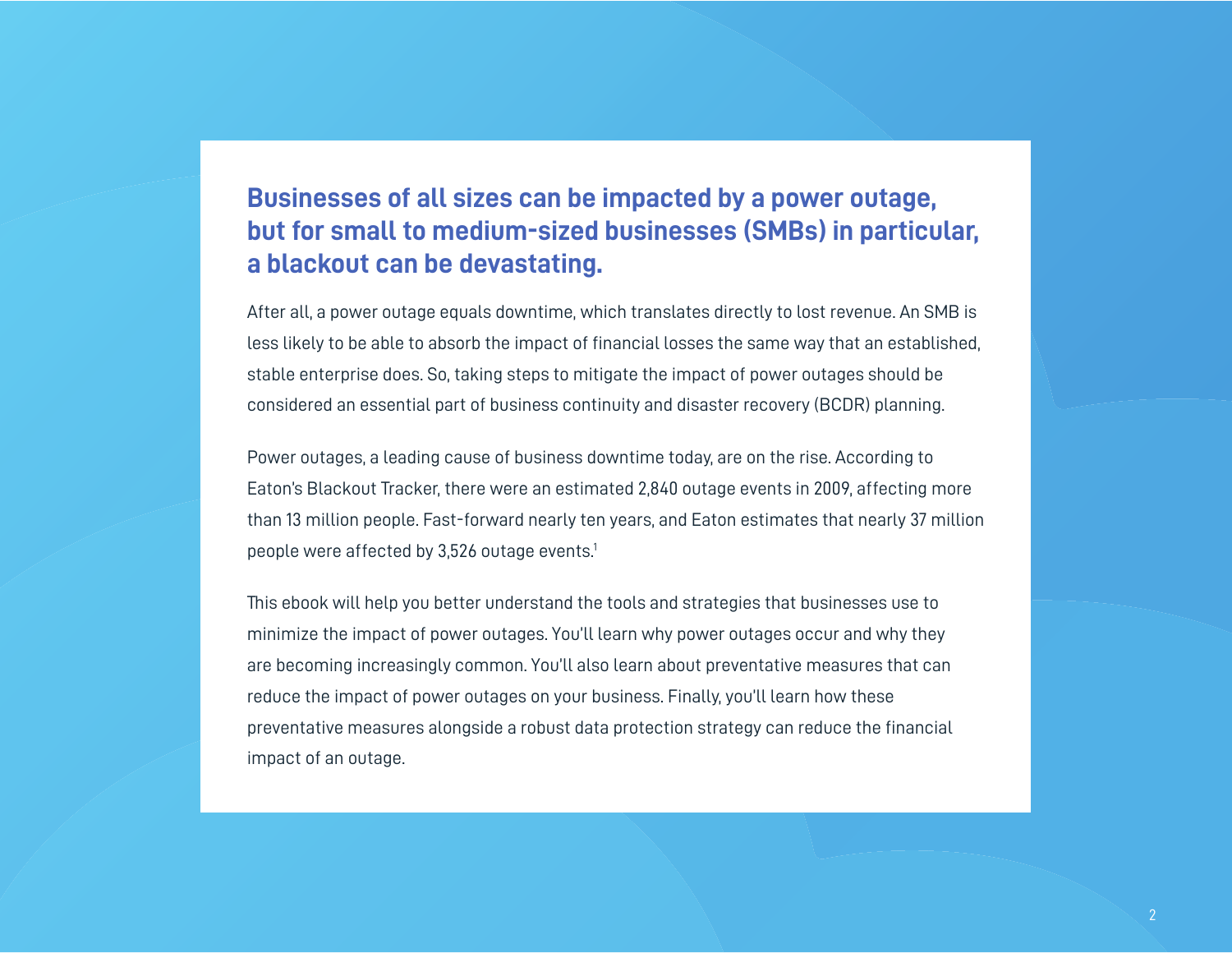

18% of businesses experienced a loss of more than \$100,000 as a result of their worst outage.

## **Why Power Outages Happen**

According to Climate Central, the weather is a major cause of US power outages. Non-weather events, such as accidents and equipment failure, are also to blame. The specific events ran the gamut from extreme cold to severe storms to heat waves, indicating that weather impacted businesses nationwide.<sup>2</sup> S&C 2018 State of Commercial and Industrial Power Reliability reported that 18% of businesses experienced a loss of more than \$100,000 as a result of their worst outage. **The survey also revealed that 25% of businesses reported experiencing at least one outage per month.**<sup>3</sup>

While the weather is a common trigger for US power outages, a major underlying issue is the country's 100-year-old power grid. The grid, which has been described as "the largest machine on Earth" consists of more than 9,200 electric generating units with more than 1,000,000 megawatts of generating capacity connected to more than 300,000 miles of transmission lines, according to the DOE.

However, the grid was designed and built long before the wide array of technologies that rely on it today were around. The demand for electricity has skyrocketed in recent years thanks to population growth, air conditioning, and massive increases in personal and business technology users. Yet, the power industry invests very little in research and development – less than two percent of annual revenue, according to the DOE. As such, the grid is ill-equipped to keep up with today's needs. According to Climate Central research, climate change will increase the risk of weather-related damage to the grid, impacting millions of people, and costing tens of billions of dollars each year.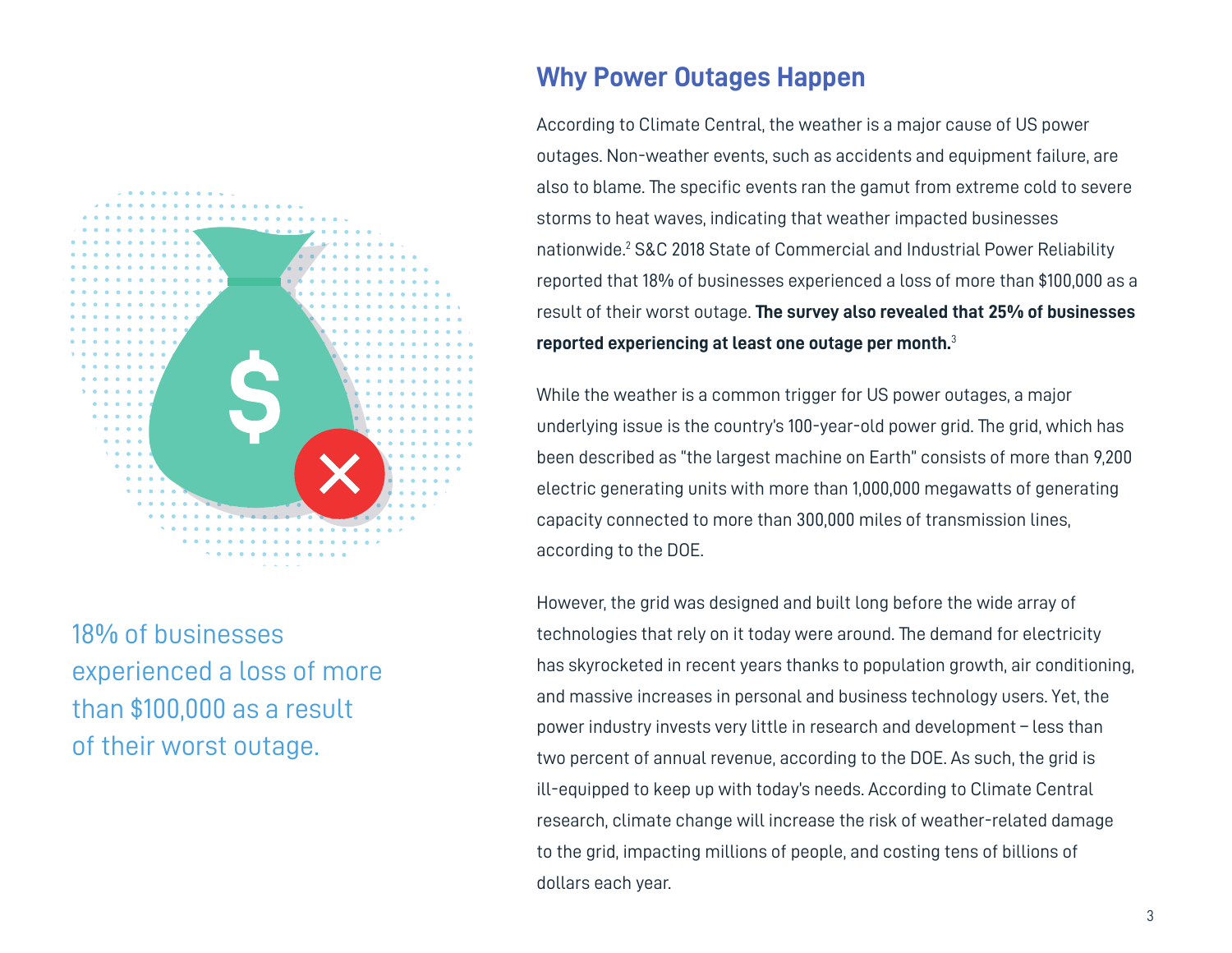While it is not yet a common cause of power outages, it is worth noting that cyber attacks have caused at least one large-scale power outage.



While it is not yet a common cause of power outages, it is worth noting that cyber attacks have caused at least one large-scale power outage. According to Computer Weekly, tens of thousands of customers in Ukraine's Ivano – Frankivsk region were without power for several hours on December 25, 2015, following an attack on two regional power distribution facilities. However, in recent years, the vulnerability of the U.S. power grid has become a serious concern. In March 2018, the Department of Homeland Security and the FBI warned of Russian cyber attacks against U.S. critical infrastructure, such as energy, nuclear, water, aviation, and manufacturing facilities.4

### **Reduce Downtime From Power Outages**

The good news is that there are a number of preventative measures that businesses can take to minimize the impact of power outages. The level of protection required will be dictated by the specific needs of a business. So, it is important to evaluate a business' tolerance for downtime associated with power outages and invest in preventative tools accordingly. In other words, there is no one-size-fits-all strategy for every business.

Power outages can last anywhere from a few minutes to multiple days depending on the cause. Short-term outages will likely have a minimal impact, especially if there is no damage to the facilities or equipment. Long-term power outages, such as those resulting from a severe weather incident, tend to require planning to ensure that business operations can resume within a reasonable timeframe.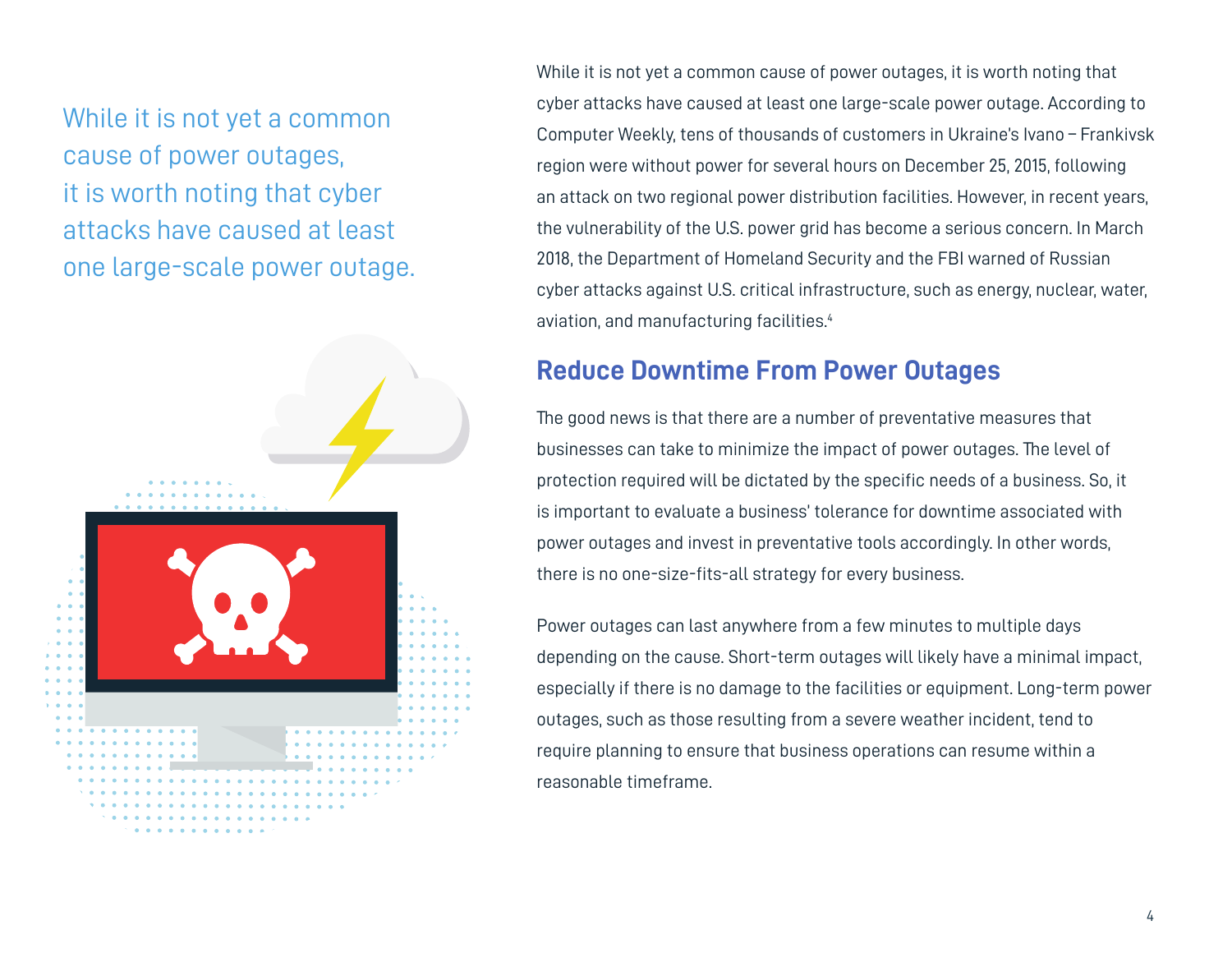

Consider using cloud-based email and other applications, so users can easily work from home while your business is without power.

**Consider using cloud-based email and other applications, so users can easily work from home while your business is without power.** Enterprise-grade, cloud-based file sync and share (FSS) services, like Datto Workplace and Datto File Protection, can give users access to the files they need from anywhere, on any device. Not all outages are widespread regional events. Depending on the nature of your business, giving employees the ability to work remotely can be an effective method for returning business operations quickly.

Businesses are impacted by power outages in different ways. Obviously, without power, electronic equipment is inoperable. But, **more importantly, power outages can cause devastating damage to a business's IT systems, which can significantly increase downtime after power is restored.** This is because electronic devices that offices rely on, including desktop computers, servers, and printers, require a steady electrical current. When that current becomes irregular, permanent damage to system components can occur.

#### **UPS and Surge Protection**

An uninterruptible power supply (UPS) is a device that ensures computer systems can stay on temporarily in the moments following a power outage, so they can be shut down gracefully to avoid losing data in RAM. They also provide surge protection, to ensure that electrical current irregularities do not damage computer components.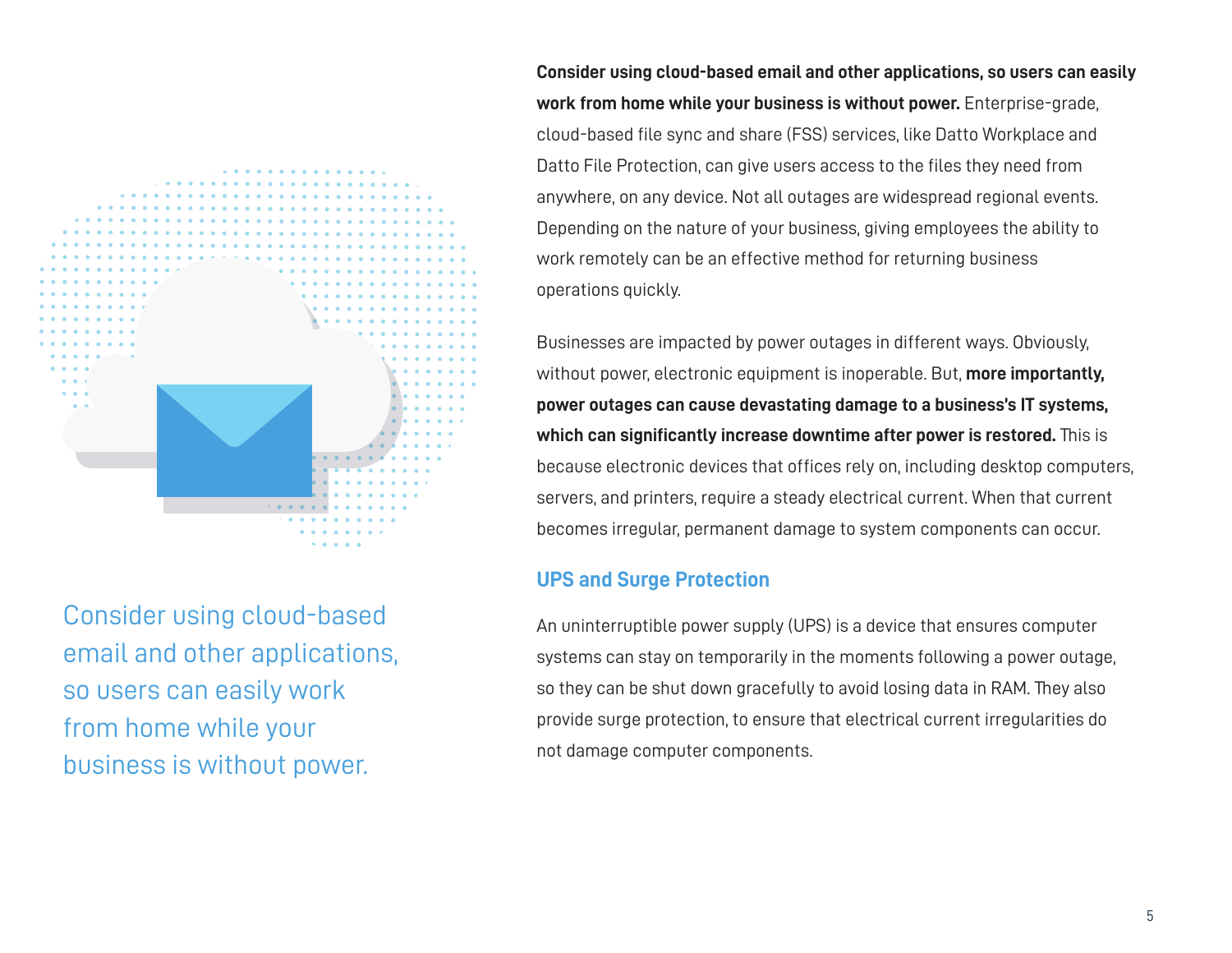Without power, electronic equipment is inoperable. More importantly, power outages can cause devastating damage to a business's IT systems, which can significantly increase downtime after power is restored.



There are a wide variety of UPS devices available today, and a number of things to consider when selecting one. When evaluating a UPS, start with the needs of the protected systems, such as:

- •Number of devices supported
- •Types of devices (e.g., desktops, servers, networking equipment, other electronics, etc.)
- •Power requirements for each device

You'll also want to consider specific UPS functionality. For example, many devices offer features such as:

- •Automatic graceful shutdown of protected devices
- •Customizable shutdown commands
- •Power save mode
- Battery life notification

Pricing for UPS devices varies widely, and is largely dictated by the factors outlined above. Choosing the right device requires a careful consideration of your needs so you don't overspend. These devices can represent a significant investment. That being said, be careful not to underestimate your needs.

#### **Generators**

Not every business requires dedicated generator power. For example, most businesses can tolerate the downtime associated with a short-term power outage. Also, many office buildings have standby generators that companies can rely on. However, if your business has specific requirements that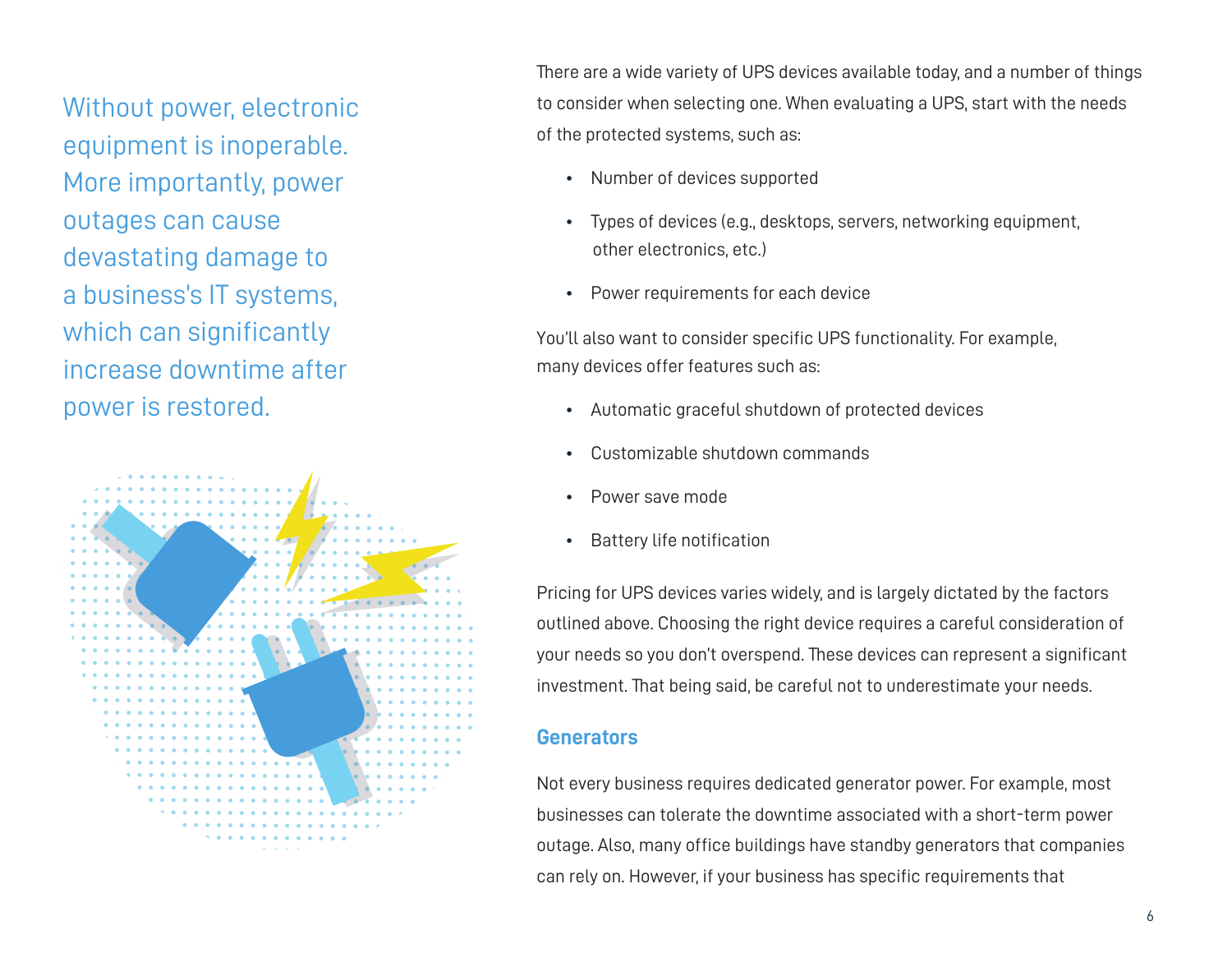

When it comes to backup, it's important to understand two concepts: Recovery Time Objective (RTO) and Recovery Point Objective (RPO).

necessitate a generator, such as a restaurant that relies on refrigerators for perishable goods, there are a number of things to consider.

First, you'll have to calculate the minimum wattage for your generator. To do this, you need to take an inventory of the equipment you need to power, add up the wattage, and multiply by 1.5 to account for the extra power necessary for equipment startup. There are also a wide variety of generator wattage charts available to help you determine the right generator for your business. **Depending on your power needs, there are two types of generators to consider – portable and standby.** 

Portable generators are typically lower in cost and wattage than standby generators. They typically run on gasoline and must be manually started and plugged into an electrical sub-panel following an outage. Standby generators on the other hand are much more expensive, run on natural gas or propane, and are directly wired into a switch in your electrical system. They are designed to automatically turn on when power is cut.

### **How to Avoid Data Loss From a Power Outage**

Avoiding data loss from a power outage is straightforward – you need a secure, second copy of your critical business data in a separate location that you can easily access in case your primary systems are damaged due to power loss or other data disasters. For businesses, backing up data is a fundamental part of responsible entrepreneurship. But, backup can mean a lot of different things. The approach that you choose to protect your data will have a dramatic impact on the speed and success of your recovery.

# **Conclusion**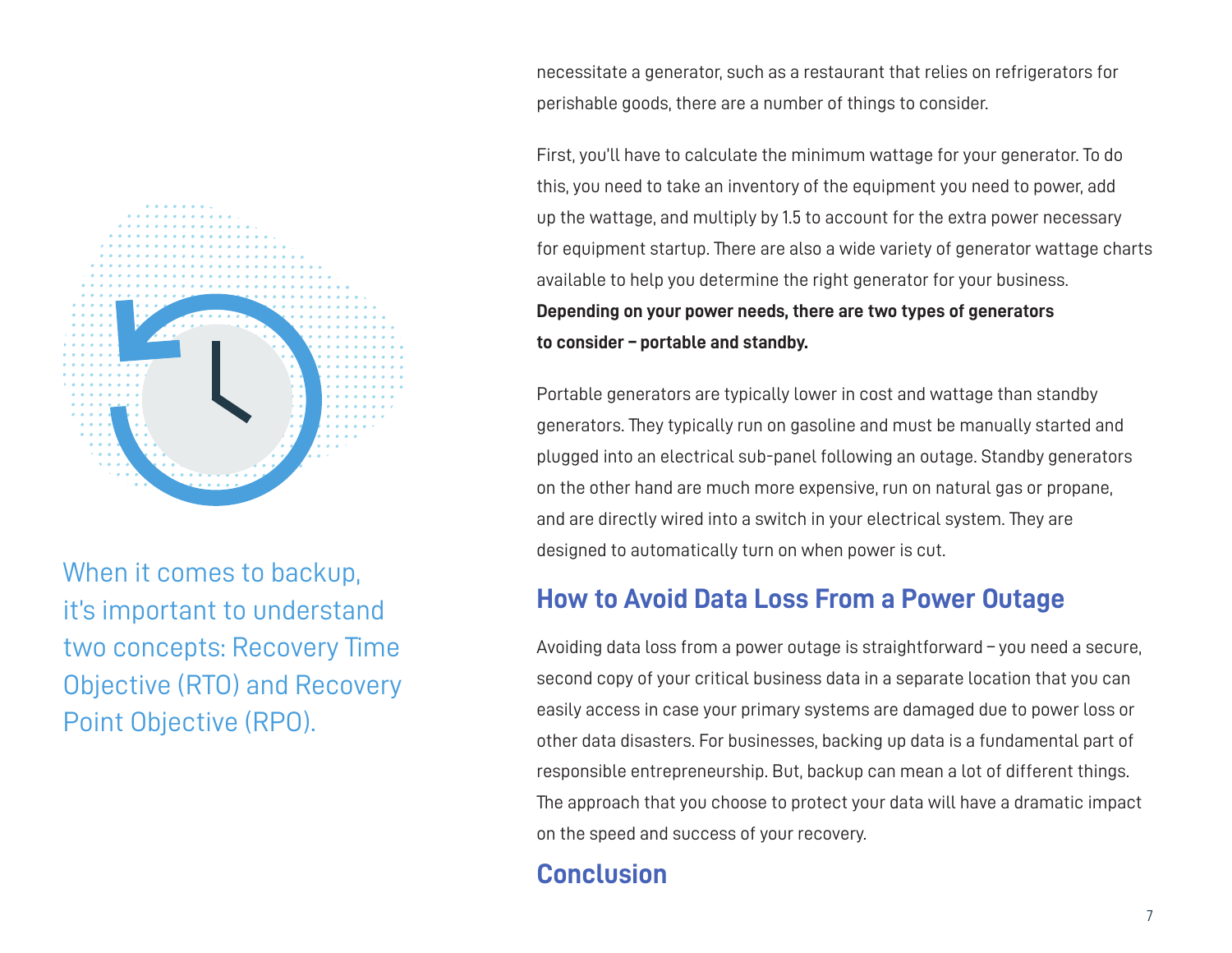The ability to run applications from a cloud backup is particularly useful to prevent downtime during a long-term power outage.



**When it comes to backup, it's important to understand two concepts: recovery time objective (RTO) and recovery point objective (RPO).** RTO is the amount of time that it takes to get a system restored following a failure or disaster event. RPO is the point in time to which data can be restored following the event.

When it comes to power outages, a solution that offers low RPO is essential. Let's say you perform a backup at 6PM every night. If a primary server was damaged in a power outage and failed at 5PM, the following afternoon, your RPO would be 23 hours. Any data created/altered within that timeframe would be lost.

Modern backup solutions take incremental backups of business data continuously throughout the day – some as often as every five minutes – to deliver very low RPO. They also allow users to run production workloads from the backup server or in the cloud while restoring primary operations for low RTO.

If you are choosing a backup solution today, this type of functionality should be a serious consideration. Traditional backup methods can not deliver the low RTO and RPO of today's backup software and services. The ability to run applications from a cloud backup is particularly useful to prevent downtime during a long-term power outage. Data protection solutions, like Datto's, allow businesses to access the critical applications they need to conduct normal business operations even when their on premises systems are without power.